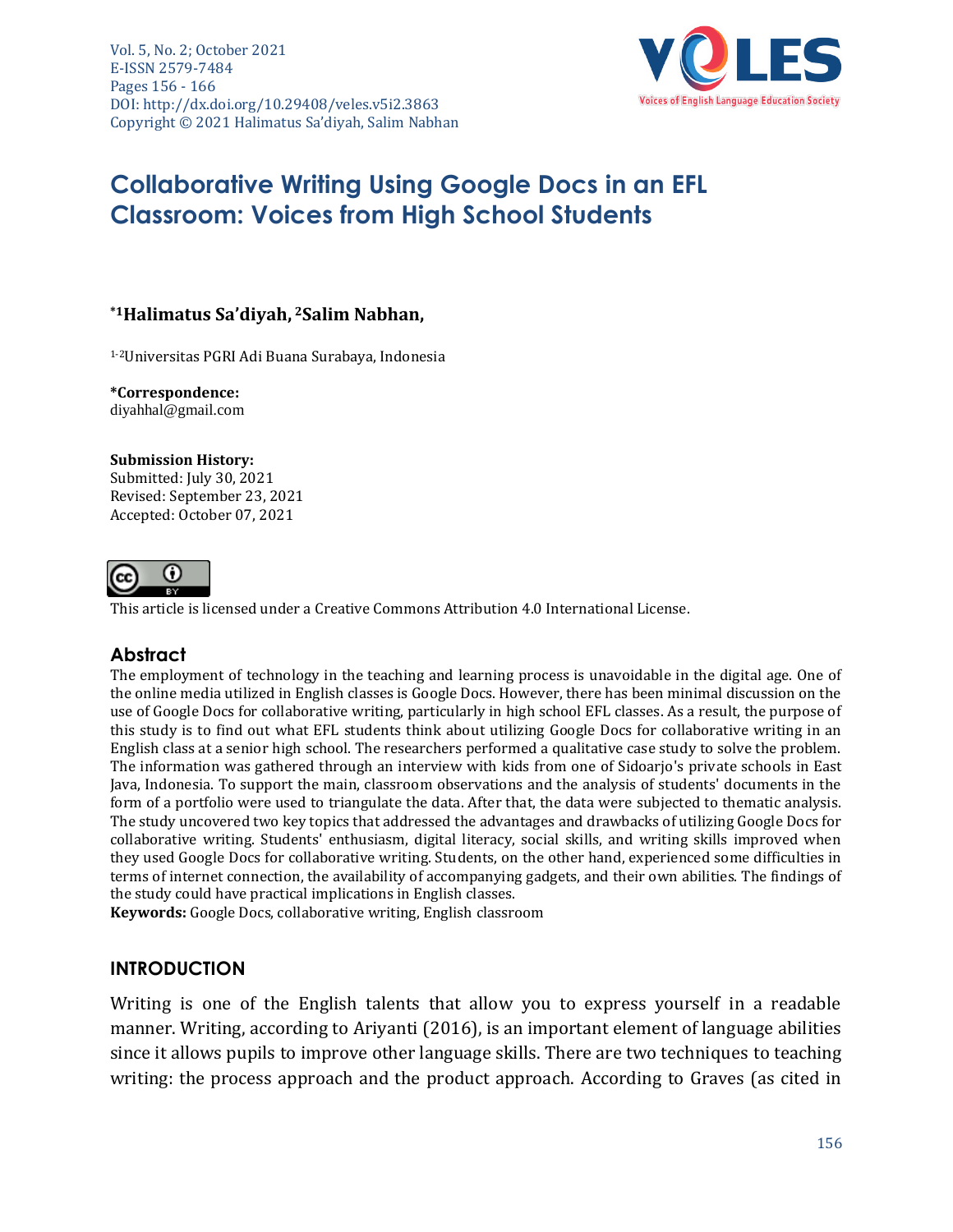Zhou, 2015), the process writing approach focuses on the students' writing process rather than the finished output. The product approach has been connected in traditional teaching writing in which compositions are examined as completed products and writing skills are evaluated, according to Porto, as cited in Zhou (2015).

In the English classroom, a process writing technique has been introduced. Students went through numerous stages in the teaching and learning process, including prewriting, drafting, revising, editing, and evaluation (Ngubane, Ntombela, & Govender, 2020). During the teaching and learning of writing, however, various problems were met, including several requirements that teachers should prepare for effective classroom instruction (Ariyanti, 2016). Furthermore, the teacher should provide resources and review students' writing to ensure that they comprehend the information presented.

Beetham and Sharpe (as cited in 21st century learning is a platform that attempts to provide students with specific competencies. To meet the difficulties of the twenty-first century, several abilities are required. It emphasizes not only cognitive ability, but also personal and social abilities. Critical thinking, creativity, cooperation, and communication are the four Cs. According to Yu et al. (2019), the 4C aspects of 21st-century learning play an important role in students' learning. The first goal of 4C is to encourage pupils to think critically and solve problems. Of course, in order for pupils to train themselves to analyze and evaluate the information they receive, they must have a critical mindset. Second, the ability to think outside the box is referred to as creativity. Those with a high level of creativity may think about and see a problem from a variety of angles. Third, cooperation refers to actions in which people work together in a group to attain a common goal. Finally, communication refers to the ability to express information, ideas, and opinions in a timely, clear, and effective manner. That is to say, one part of 21st-century learning that is stressed is collaborative writing.

Several media, including Google Docs, can be used in the context of collaborative writing in the EFL classroom. According to Widyastanti (2019), Google Docs is an online digital application that aids teachers in collaborative writing by providing powerful features that help students improve collaborative writing skills. There have been a number of researches on collaborative writing. She also claimed that collaborative writing improves social skills. Students were aware of engaging and cooperating with other students in constructing their projects, according to Metilia and Fitrawati (2018). Furthermore, students were able to discuss their ideas with their peers. In addition, Wigglesworth and Storch (as cited in Abrams, 2019) described how collaborative writing could help to generate and strengthen shared knowledge. As a result, collaborative writing improved students' social and cognitive skills by allowing them to share ideas and enhance their writing with others. Although there have been various researches looking into the possibilities of collaborative writing using Google Docs, to date, the study of collaborative writing with Google Docs in a high school EFL classroom has remained unexplored. As a result, the purpose of this study is to look at the opinions of students who use Google Docs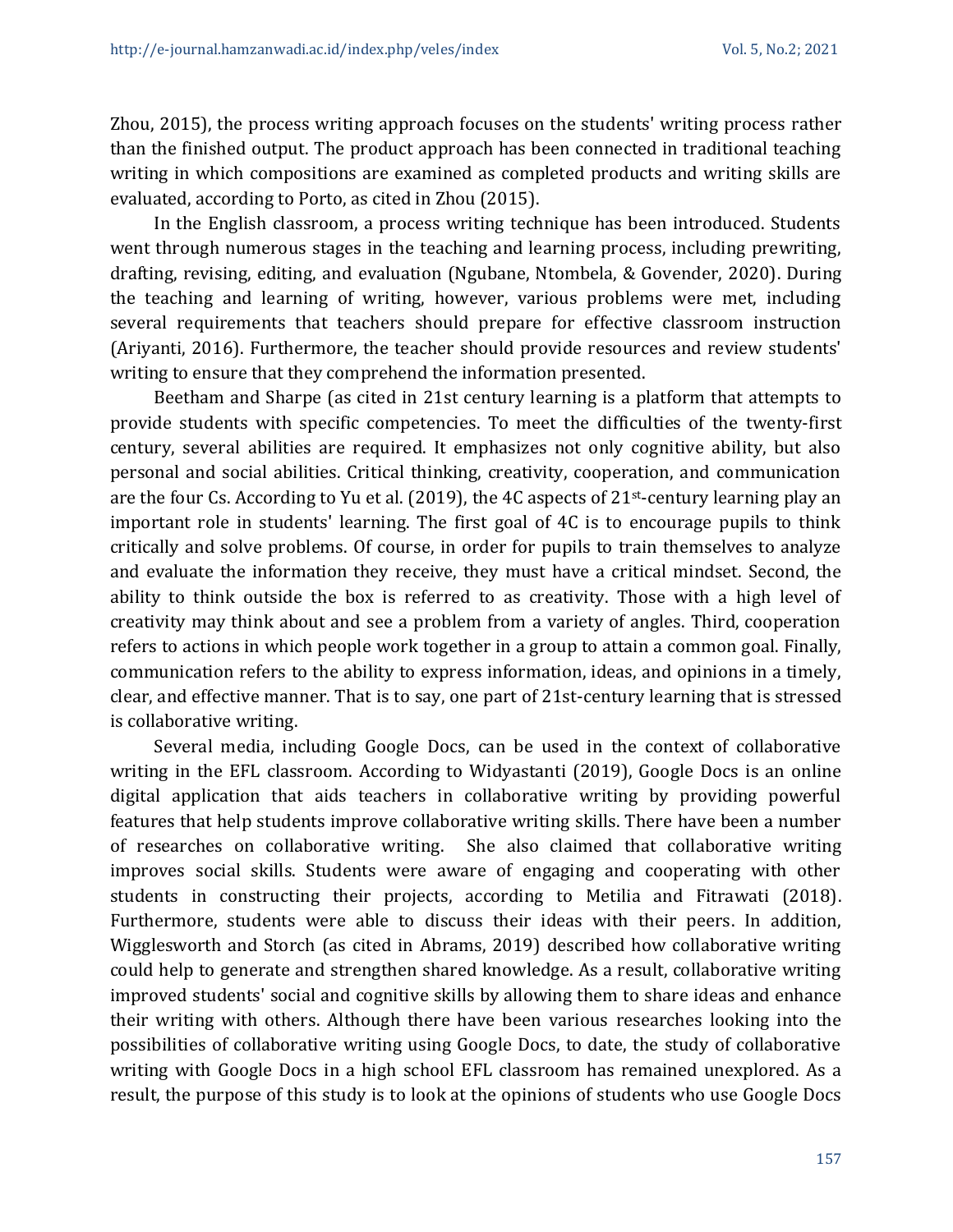for collaborative writing in an English classroom in a senior high school. This research is expected to provide useful information and experiences about the use of online tools in an EFL classroom, as well as the factors to consider when choosing an educational application.

# **METHOD**

# **Research Design**

To solve the research topic, a qualitative case study was performed. Because this study aims to gather real and contextual knowledge in a specific issue, this design is acceptable. Qualitative research is a type of research that looks at the quality of activities, materials, or circumstances, as well as their relationships (Ainuningsih, 2018). In addition, Denzin and Licoln (as cited in Ainuningsih, 2018) noted that this method entails the use of qualitative data, such as interviews, documents, and observations, to describe and understand a social phenomenon. As a result, this qualitative method is a good fit for this research.

# **Subject and Site of the Research**

The study took place in the academic year 2020-2021 at a suburban senior high school in Sidoarjo, East Java, Indonesia, with students in grade 10. Aside from the ease of gathering data, the research topic was chosen since the researchers are familiar with the school and its students. The researchers pretended to be professors at a prestigious institution. The pupils that took part in the study were discovered to be unfamiliar with Google Docs. As a result, the researchers developed and implemented an application to teach collaborative English writing.

# **Data and Source of Data**

The information was qualitative, and it came in the form of interview transcriptions, field notes, and certain documents, such as a portfolio or a student worksheet. The information was gathered from students' interviews, observations, and papers. A total of 12 students participated in the study's interview.

# **Data Collection Techniques**

The data was collected using a variety of methods. To begin, the researchers created a lesson plan, teaching materials, and media. Instruments for the investigation were designed at the same time. According to the lesson design, the researcher taught the students English writing with the topic of recount text using Google Docs. Using field notes, the researcher observed throughout teaching sessions. After instructing, the researchers evaluated the students' writing and provided feedback to them both in person and via WhatsApp. Interviews were conducted by the researchers. The interview was conducted in Indonesian with 12 participants and then transcribed into English. In addition, a review of documents in the form of student portfolios was conducted to supplement the primary data.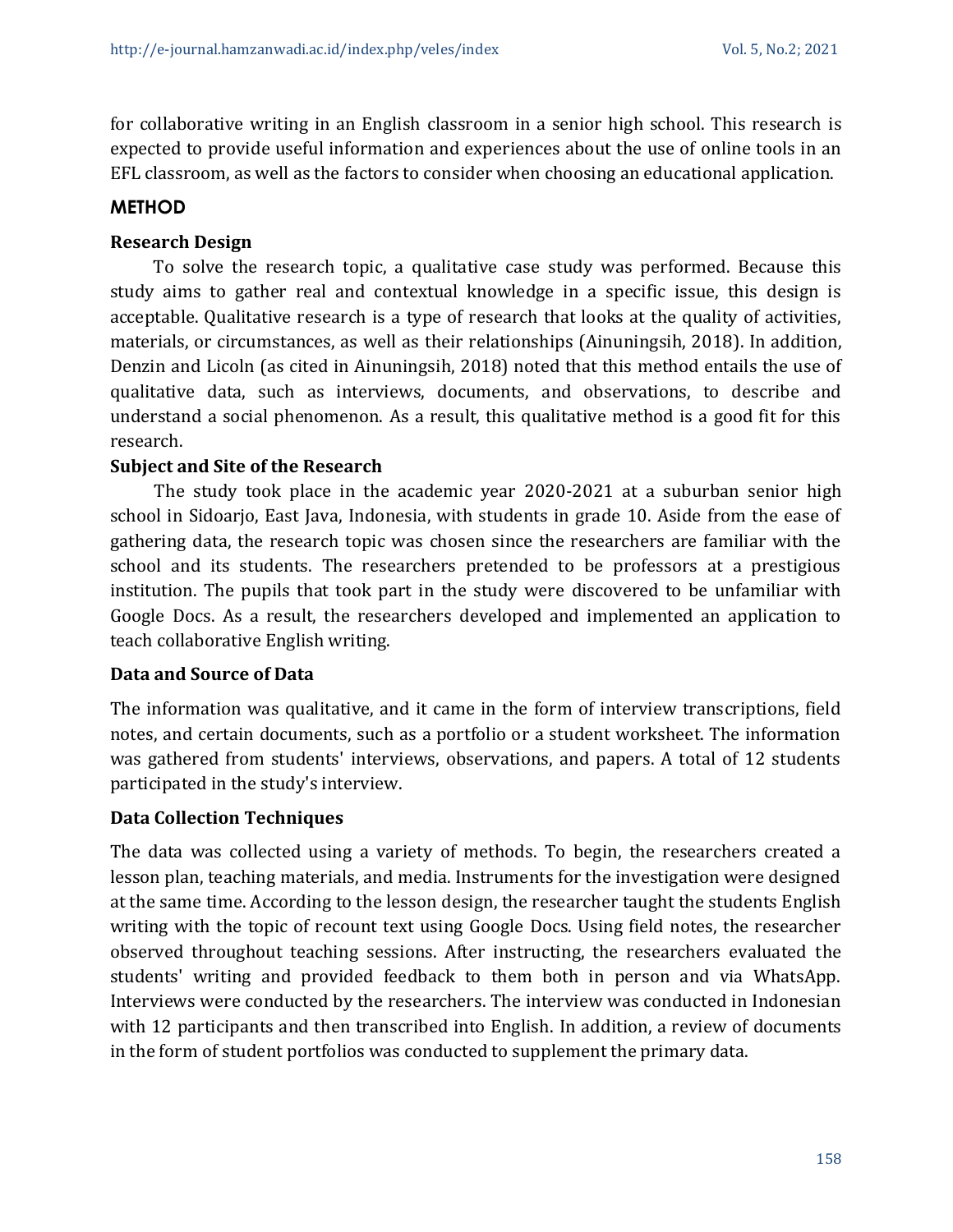#### **Data Analysis**

The data was then evaluated using theme analysis once it was collected. Thematic analysis is thought to be the best method for any study that involves interpretation (Alhojailan & Ibrahim, 2012). It adds a methodical element to data analysis. This enables the researchers to link a frequency analysis theme to a section of the content. There are numerous techniques to conducting thematic analysis, according to Braun et al. (2019). To begin, the researchers familiarized themselves with the recorded interview results by listening to them frequently and then transcribing them into written form. The researchers then created a list of beginning ideas from the data, as well as some coding points. The next step was to come up with ideas for themes. Researchers grouped the different codes into probable themes and collected all additional coded data that was related to the chosen theme once the data had been coded and collated. Themes were then reviewed to ensure that they were appropriate for representing the data. The next step is to define and name the topics. The theme was defined and identified by the researcher. The researchers completed the final analysis and report writing by writing up their findings.

#### **RESULTS**

This study aims to find out how students feel about using Google Docs for collaborative writing in an EFL high school classroom. Two primary themes and eight minor themes emerged from the data analysis. The first major theme is the advantages of using Google Docs for collaborative writing. The pupils' struggle with collaborative writing utilizing Google Docs is the second major issue. Promoting students' motivation, familiarity with utilizing the media, expanding students' digital literacy and awareness, improving students' social skills, and improving students' language writing skills are all subtopics related to the first main subject. Students' availability in accessing the Internet, students' skill gap in using technology, and inadequate qualification of the supporting device are all sub topics related to the second main subject.

# **Benefits of Collaborative Writing Using Google Docs**

From the data, collaborative writing using Google Docs brings several benefits for the students as follows:

# *Promoting Students' Motivation*

The usage of collaborative writing medium in senior high school English classes, such as Google Docs, increased students' motivation to learn to write. The kids' statement reflects this: "Hmm Google Docs sangat membantu untuk pelajaran." (Hmm, Google Docs comes in handy for this course) [S2]. Furthermore, a student claimed that Google Docs was quite useful for their class instruction. Furthermore, the files were automatically stored as the pupils typed their information.

"Saya tertarik dengan media ini, karena ini seperti Microsoft Word" (I'm interested in this media since it's similar to Microsoft Word), said one student [S7]. This is to suggest that she was drawn to the medium since it and the characteristics of Google Docs were similar to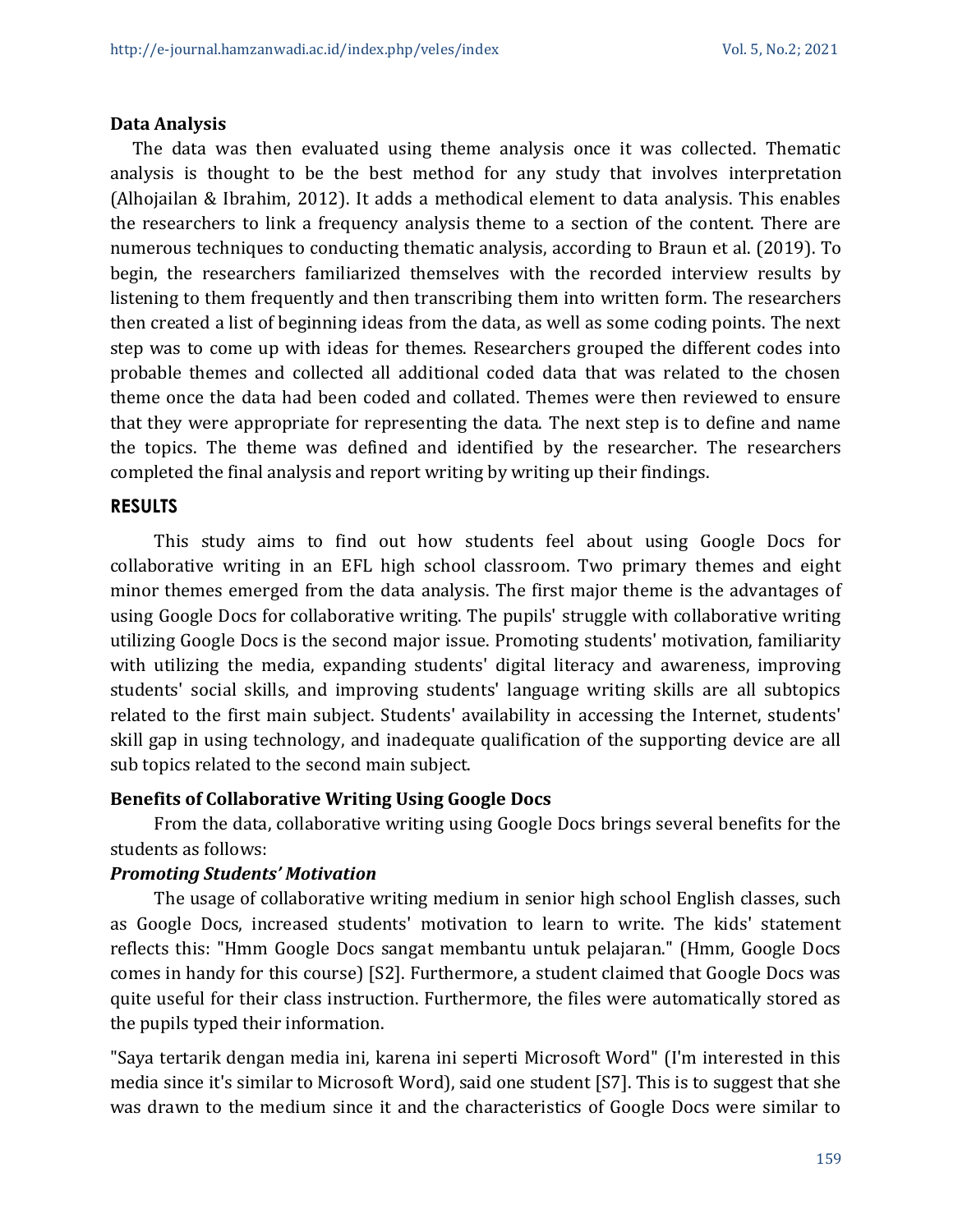those of Microsoft Word. The researchers saw a positive atmosphere in the classroom based on their observations during instruction. The students were excited about their studies. There were no absent students in the other meeting, and the students were intrigued and eager to continue the lecture.

#### *Students' Familiarity in Using the Media*

Using their gadgets made it easier for students to study. Students were able to operate the medium despite not being instructed how to do so. As a result, the teacher attempted to employ media in the classroom to help the kids learn English. "Menurutku iya, karena ini pertama kalinya untuk saya belajar menulis tanpa kertas dan saya menikmati kelas ini," a student explained. (I believe so because this was my first experience with paperless writing, and I enjoyed this session.) [S11]. This comment stressed how impressed the students were in their Google Docs writing lesson. Google Docs had a function that was explained by a student: *"Ssss… Iya, Google Docs dapat membantu kami untuk menyelesaikan teks recount."* (SSsssssss…. Yes, Google Docs can help us to finish recount text.)[S5]. This media helped students to finish the text because this media was very accessible.

Furthermore, another Google Docs response is as follows: "Hmm iya benar, media ini sangat mudah digunakan and mereka memiliki banyak fitur-fitur yang bagus." (Hmm, yes.) This medium is incredibly user-friendly and has a lot of useful features.) [S10]. It has a lot of wonderful features that made it easier for students to write well. Students included a photo, a table, a page, and a variety of writing styles in their recount narrative. It also made it easier to double-check spelling and grammar. There was also a function that allowed you to alter your friends' text.

#### *Enhancing Students' Digital Literacy and Awareness*

The researchers questioned the students about their use of Google Docs based on their prior experience with the tool. "I've heard of Google Docs before," a student said. This is a piece of content from the Google Docs app." (I'm familiar with Google Docs.) It's a Google application media in the form of a document) [S11]. This response indicates that the learner was already familiar with the medium and knew how to use it before being trained.

In addition, "Emmmm ini adalah medium pembelajaran yang bagus di kelas, sejauh ini kami belajar menulis hanya melalui buku," said another student in reaction to the use of Google Docs for collaborative writing. Today, we have the opportunity to collaborate with new media." (Eemmm It's a good learning medium to utilize in class; previously, we had only learned to write using a book.) With the use of a new medium, we can now collaborate in the classroom.) [S10]. Teachers frequently use books in class when teaching English, although Google Docs is rarely used. In this scenario, the media helped students shift from a manual to a digital learning style or experience.

"Awalnya, saya benar-benar bingung dengan media ini dan bagaimana menggunakannya, maka saya mencoba mempelajarinya dan akhirnya mulai mengerti," said one pupil. (At first, I was perplexed by this medium and how to use it; nonetheless, I strived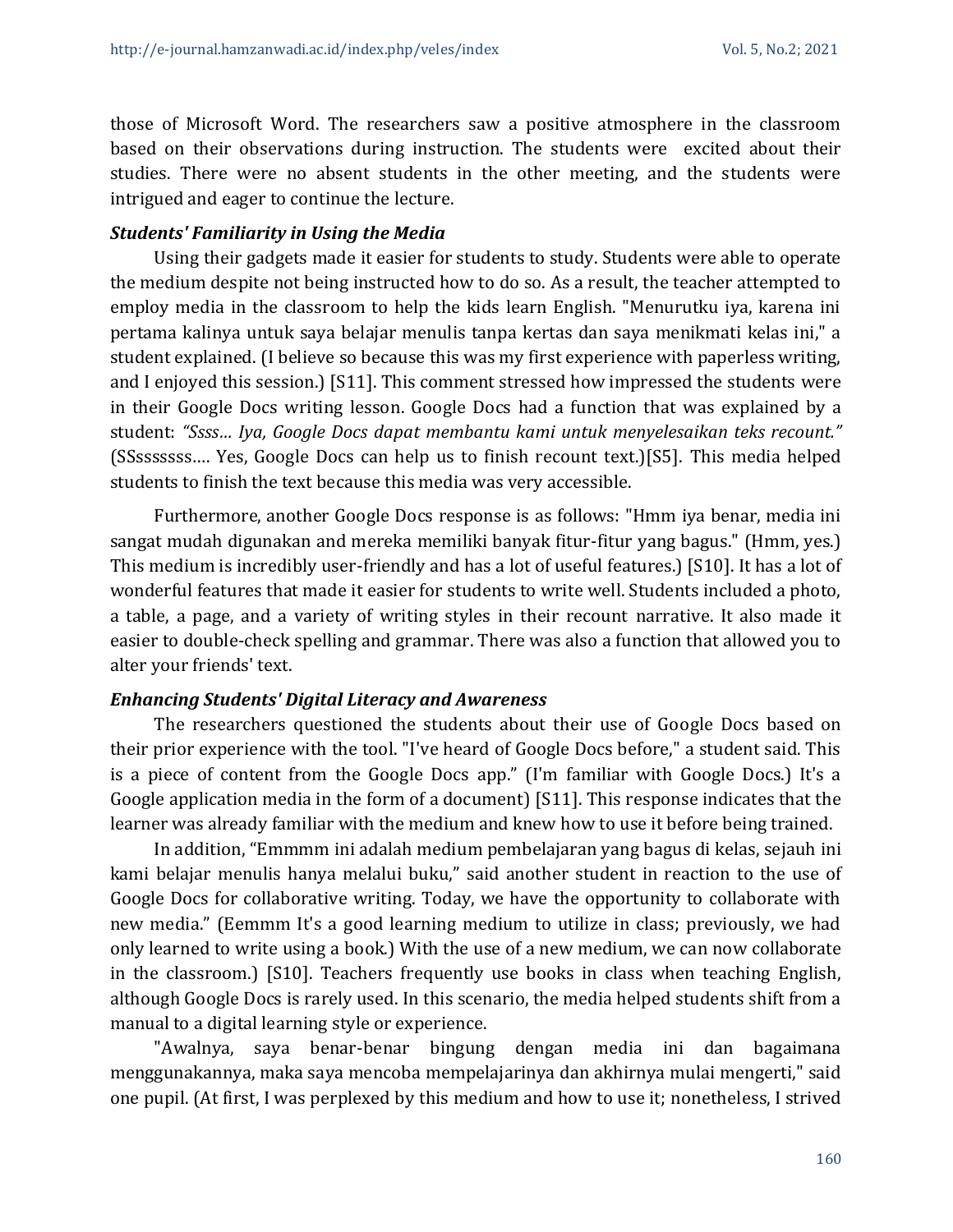to learn it and eventually came to comprehend it.) [S4]. As can be seen from this reaction, some students knew about this medium and those who did not. One of the pupils said that he had no prior knowledge of Google Docs or how to use it. Because he was intrigued by this medium, he attempted to learn it and eventually comprehended it. Through the learning using digital media in the class, it enhanced students' ability in using technology.

#### *Students' Social Skills Improvement*

Students mentioned that one of the advantages of collaborative writing with Google Docs is that it improves social skills. "Ya benar," a pupil said. Google Docs has the ability to improve our social media presence both offline and online." (Indeed, it does.) Offline and online, Google Docs can help us develop our social abilities.) [S10]. A student explained another response to the use of this media: "Yups, saya merasakannya." When menulis teks report saya dan teman-teman berbagi pendapat dan kerja sama, teks akan menyelesaikan secara aman." (Yup, I'm feeling it.) When composing the recount narrative, my buddies and I discussed our ideas and collaborated to get the text written quickly.) [S5]

Both statements demonstrated students' social skills during the class's learning process of writing recount narratives using Google Docs. It was carried out both online and offline. Google Docs made it easier for pupils to complete their assignments. Students began to write the text with their groups based on observations and explanations from the professors. They collaborated and shared their thoughts, according to the researchers.

#### *Increasing Students' Language Writing Skills*

Another advantage of using Google Docs for collaborative writing is that it improves students' language writing skills. Google Docs includes a lot of useful features that might help students enhance their writing skills. "Yups, media ini memiliki pemeriksa ejaan dan tatabahasa, jika ada kesalahan pada teks saya," a student said. "Hmm, I'll look at it." (Yups. If there is a mistake in my content, this medium features a spelling and grammatical checker. Hmm, I'll figure it out.) [S10]. According to the student's account, Google Docs did have a spelling and grammar checker. This feature's purpose was to check for misspelled words and incorrect grammar. . Students could utilize the spelling and grammar checker to check for problems in their writing, such as improper spelling, inappropriate grammar usage, correcting capitalized words, and punctuation.

Furthermore, students benefited when composing recall texts. "Ya," said one of the students. Because of this, I am able to improve my ability to write in English. Saya menemukan kosakata baru dan menerjemahkanannya dalam proses menulisnya." (I did it.) Because I was able to improve my writing skills in English. I discovered new vocabulary while writing and then translated it.) [S3]. Many pupils learned new terminology while writing the recount text. They learned new words. The terminology was then documented and translated.

"Iya, kami dapat mengetahuinya dengan melihat fitur komentar," a student said. In this case, we are more likely to notice who is offering advice or protection." (Yes. By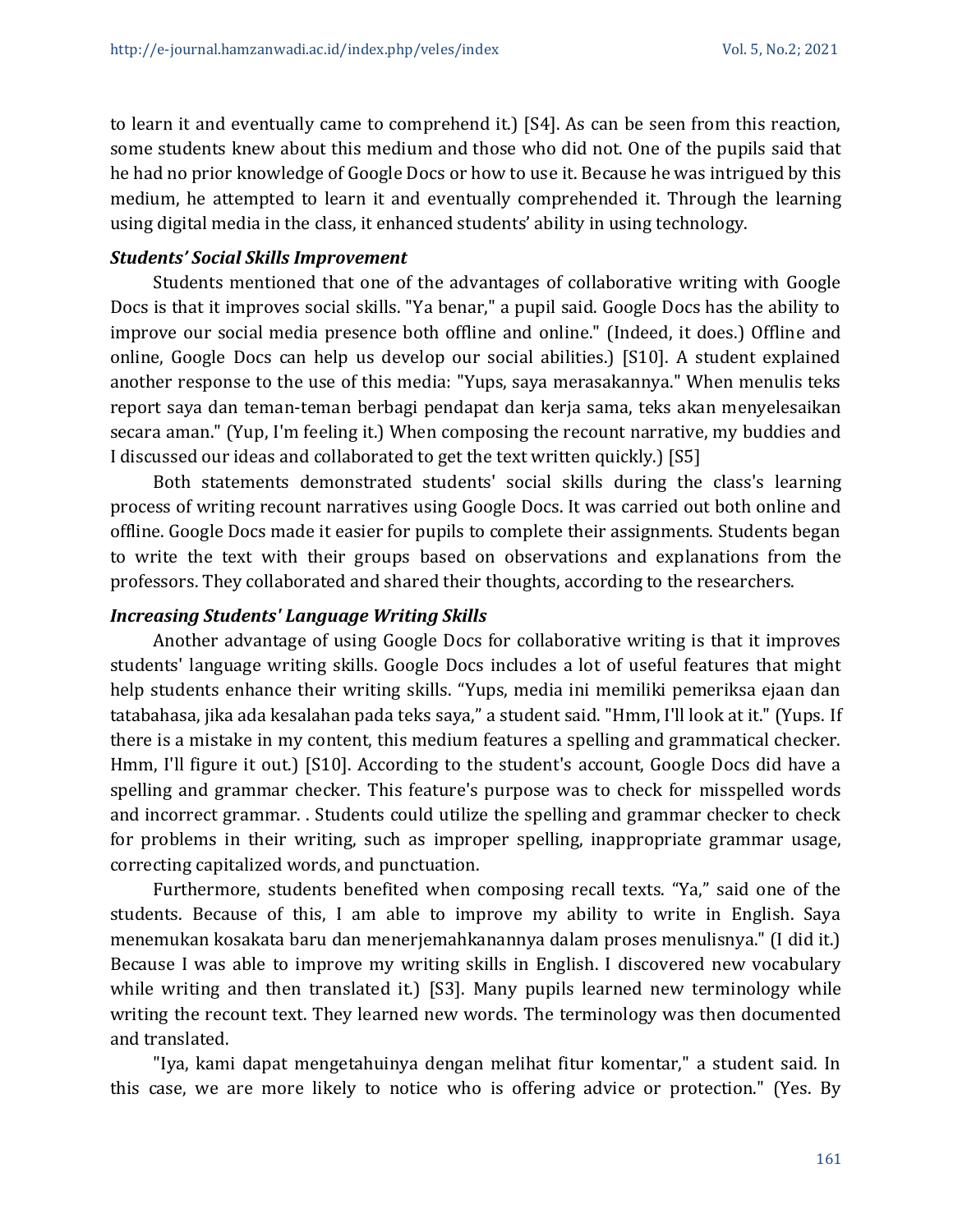glancing at the comments section, we can learn more. We can see who made suggestions or made improvements there.) [S7]. In addition, Google Docs offered a comment option that allowed students to correct and suggest changes to their classmates' work. Students were able to give each other feedback and edit each other's drafts at the same time. Many pupils commented and corrected their friend's writing based on their worksheets. They improved the grammar by correcting the recount text's structure and capital letters.

The data gathered from the students' documents in the form of a writing portfolio aided in the enhancement of the students' writing skills. The data revealed that the writing's language elements, such as syntax and vocabulary, were appropriately written. This is possible since the Google Docs application has a grammar and spelling checker.

#### **Students' Challenges Toward Collaborative Writing Using Google Docs**

Aside from the advantages of using Google Docs for collaboration, there were some drawbacks of utilizing Google Docs for collaboration. They were demonstrated using the following extract:

#### *Students' Availability in Accessing Internet*

There were drawbacks to adopting Google Docs to introduce collaborative writing in the classroom. "Kekurangannya ya media ini ummm membutuhkan internet," a student said. (The disadvantage of this medium is that it necessitates the use of the internet.) [S11]. [S12] Another student added, "Tantangannya adalah sinyal buruk" (The challenge is a terrible signal). Both of the previous comments stressed that one of Google Docs' drawbacks was that it required an internet connection to utilize. As a result, they had to connect to the internet before using it. According to the findings, when students wished to practice using Google Docs, some of them were unable to do so since their internet signal was poor.

# *Students' Competency Gap in Using Technology*

Every student had various capacities; some found it easy to assimilate the content, while others found it difficult. Students had some issues producing recount narratives using Google Docs from interview data, according to the researcher. "Saya masih bingung untuk menulis tema teks yang saya dapatkan," a student said [S12]. "Saya masih bingung untuk menulis theme teks yang saya dapatkan." This comment indicated that the student was still perplexed by the theme.

Furthermore, they were unsure how to use the medium. The expression "Kami lemah dalam kosakata untuk menulis teks recount" was used to represent it. "Kedua, kita bingung membagi file dan menyisipkan gambar." (In order to compose a good text, we need to improve our vocabulary.) Second, we were unsure how to add a photo and share a file.) [S8]. A student stated another response to the use of this medium: "Saya masih binggung menggunakanya." Because of this, I was tutored by a colleague and asked a question of Anda." (I'm still unsure how to use it.) As a result, I seek the assistance of a friend and turn to you.) [S10]. Students were still perplexed about how to utilize Google Docs, such as inserting pictures and exchanging files, despite their lack of vocabulary. Furthermore,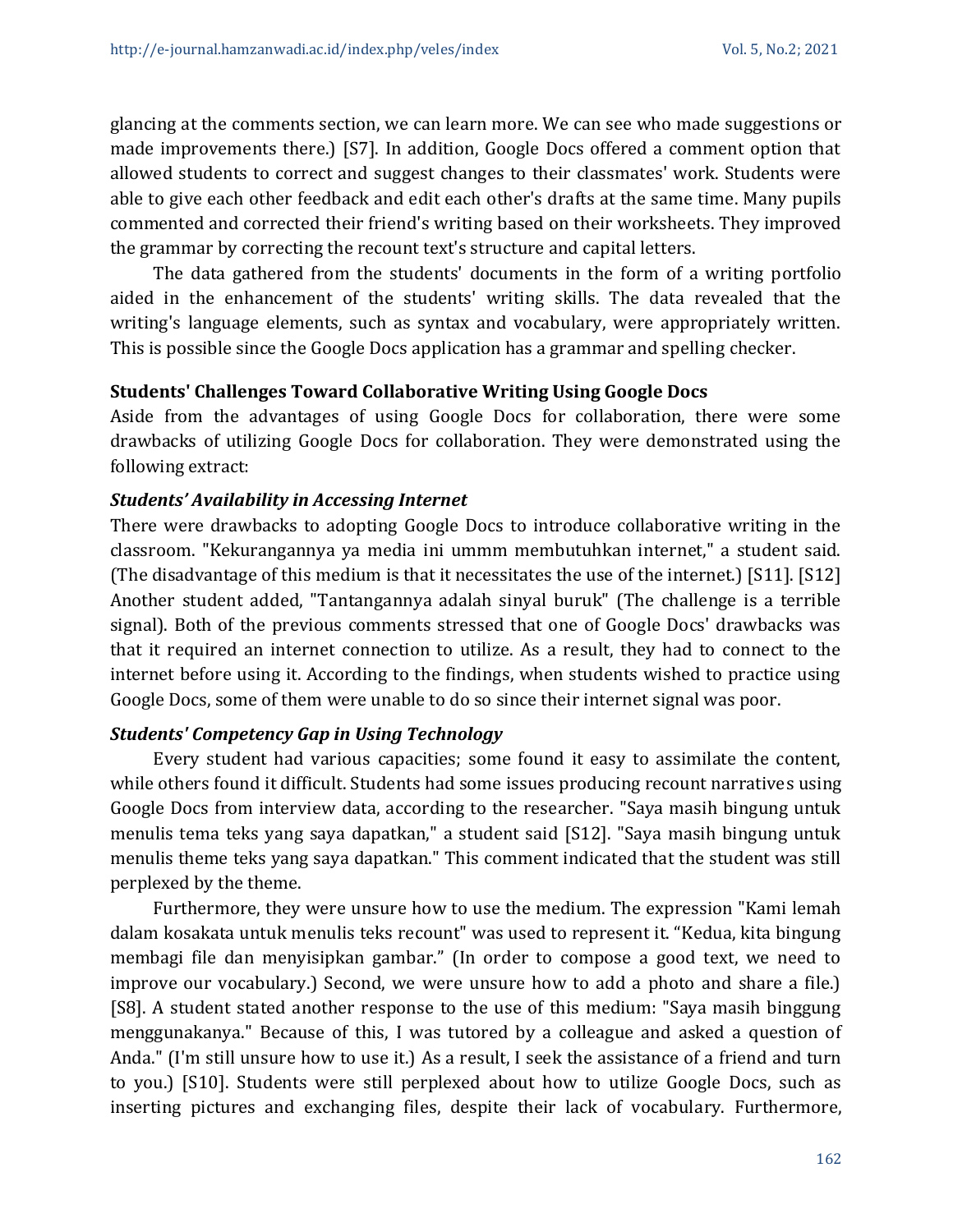several students asked questions about things they didn't grasp when the researchers were teaching them, based on observations. However, the researchers noted that some students had difficulty changing the language based on some of their workbooks.

#### *Low Qualification of the Supporting Device*

Students utilized a phone or laptop to learn with Google Docs. "Kami harus menginstal atau mengunduh Google Docs dahulu," a student stated. (First, we'll need to install or download Google Docs)[S9]. Because they did not have access to a laptop, several students had to first download Google Docs to their phones . Many pupils did not need to install this media because they just opened the Google web browser, clicked the Google application, and chose Google Docs. Furthermore, the researcher highlighted certain students' issues after they installed the app based on their observations. Their phone, for example, was not supported and was overflowing with RAM.

#### **DISCUSSION**

The previous section has provided the results of the study using thematic analyse. The discussion of the findings is as follows:

Because it had good features and was easy to access, the usage of digital media for writing in class can make it easier for students to learn. It does, however, have a number of drawbacks. It has something to do with Ivi's research Ivić (2019). According to him, digital media has a unique set of characteristics that, despite their many advantages, pose significant hazards to brain organization and function, as well as the learning process. Google Docs is a collaborative platform that can aid students in their English writing learning. It was explained by Alsubaie and Ashuraidah (2017). They claimed that Google Docs allowed them to have significant pair interactions that were not possible with traditional writing. It was really simple to use and extremely beneficial for the lesson, not just for English but also for other subjects. This medium consisted of documents with features similar to those found in Microsoft Word. The students were all over it. They were intrigued by the lesson and were wondering about it.

Many students preferred to use their phones for activities such as talking, playing games, shopping online, and so on. They were able to operate it despite not having been trained how to do so. It was related to the study by Onye and Du (2016). They contended that children born from the 1980s onwards are referred to as "digital natives," while those born before are referred to as "digital immigrants." As a result, teachers turned to elearning to provide students with another technique of effortlessly absorbing information Khan (2019) has previously stated that this result was in keeping with his stance. He claims that e-Learning is an effective and convenient method of teaching English.

Because students were studying at home during the epidemic, teachers had to rely on online tools like Google Classroom, Zoom, and Google Meet, as well as Google Docs. This diagram depicts the transition from printed books to digital media. This circumstance would encourage pupils to become more digitally literate. From here, Anisimova (2020)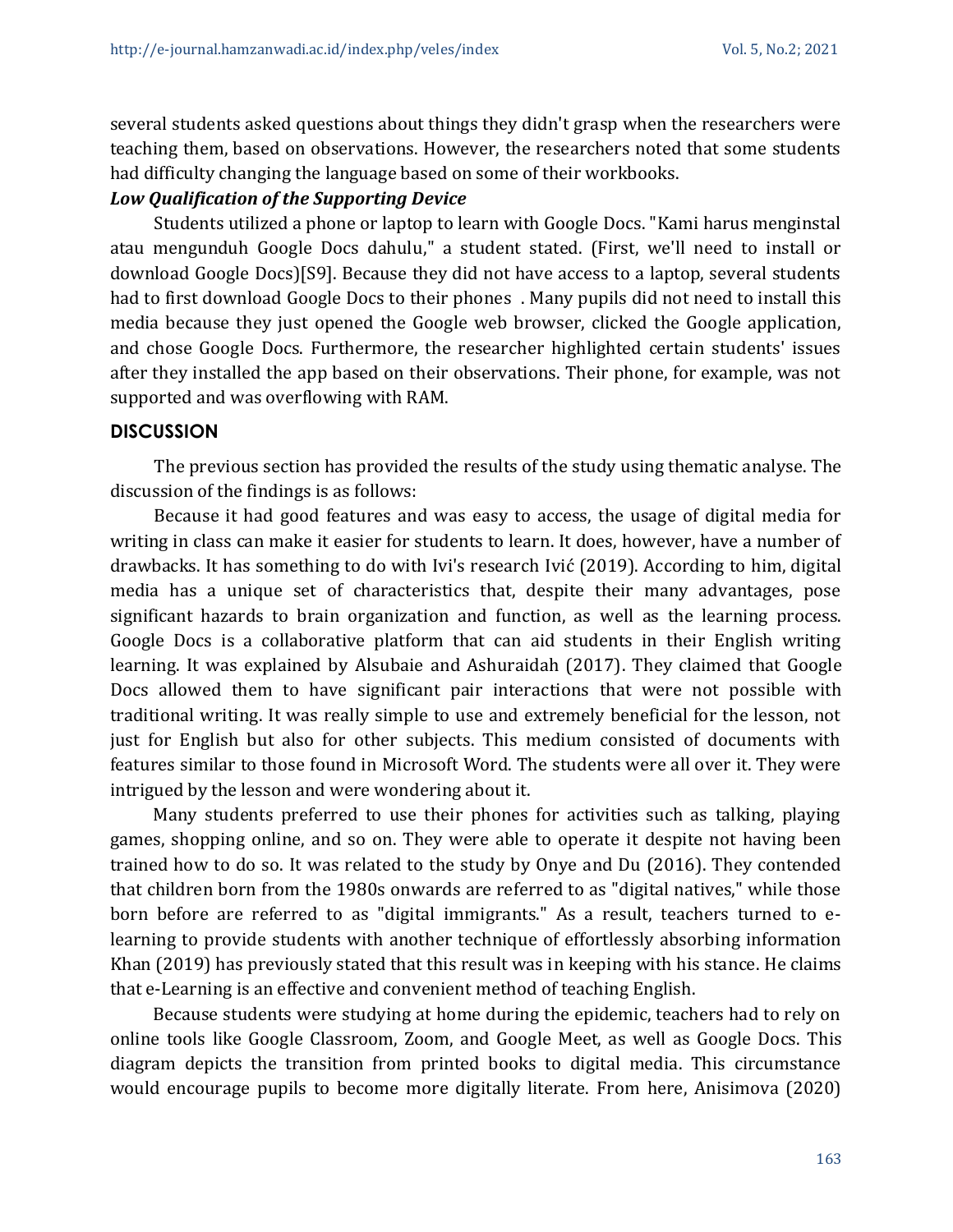went on to say that teachers' digital literacy is a necessary requirement for the successful and capable integration of information technology in the classroom. According to Kalash (cited in Anisimova, 2020), digital literacy refers to the knowledge, skills, and understanding needed to use digital technology properly, safely, and effectively.

Google Docs was commonly used to facilitate collaborative writing in recount text. Collaboration, according to Ingleton et al (as cited in Vens, 2010), helps students complete their activities and assignments. According to Metilia and Fitrawati (2018), students were able to communicate and write with their friends while using Google Docs for collaborative writing, which improved their writing abilities. In addition, Ainuningsih (2018) assumed that in collaboration class, students shared ideas or opinions with their group. Furthermore, according to Alsubaie and Ashuraidah (2017, P.13), was an effective tool for creating an online learning environment. Meanwhile, Google Docs offered a number of useful features, one of which improved the quality of students' text. Widyastanti (2019), claims that Google Docs made it easier for students to access, edit, and share materials. This medium also allowed students to discuss ideas, provide feedback, and make suggestions to one another. Moreover, Metilia and Fitrawati (2018) Furthermore, Google Docs, according to Alsubaie and Ashuraidah (2017, P.13), was an effective tool for creating an online learning environment. Meanwhile, Google Docs offered a number of useful features, one of which improved the quality of students' text. Widyastanti (2019) claims that Google Docs made it easier for students to access, edit, and share materials. This medium also allowed students to discuss ideas, provide feedback, and make suggestions to one another. Furthermore, Metilia and Fitrawati (2018) noted that Google Docs, a Google tool available to all users, may be utilized for collaborative writing, in which all students in a class can participate in the creation of a good piece of writing.

The researcher discovered barriers to collaborative writing utilizing Google Docs during the classroom learning process. Despite the fact that Google Docs is a free service, it requires an internet connection to use. Students can't open or type text in Google Docs if they do not have access to the internet. It was linked to a research by which said that the system's application success is contingent on the availability of a good internet connection. During practice, students experienced a number of difficulties.

The study was dominated by problems linked to the students' proficiency. Several students were said to have a limited understanding of technology. However, because they are familiar with specific applications such as social media, the majority of the students were called digital natives who understand how to use technology. This is a new sort of knowledge, according to Lankshear and Knobel (as cited in Chan, et all 2017). It is associated to "digitally saturated social practices often utilising mainly communication modalities" such as Facebook, Twitter, and YouTube.

Google Docs can also be accessed from any device, including a phone, laptop, tablet, or PC. Many students did not have access to a PC when practicing Google Docs, so they relied on their phones. According to Terras and Ramsay (2016), Work, education, family and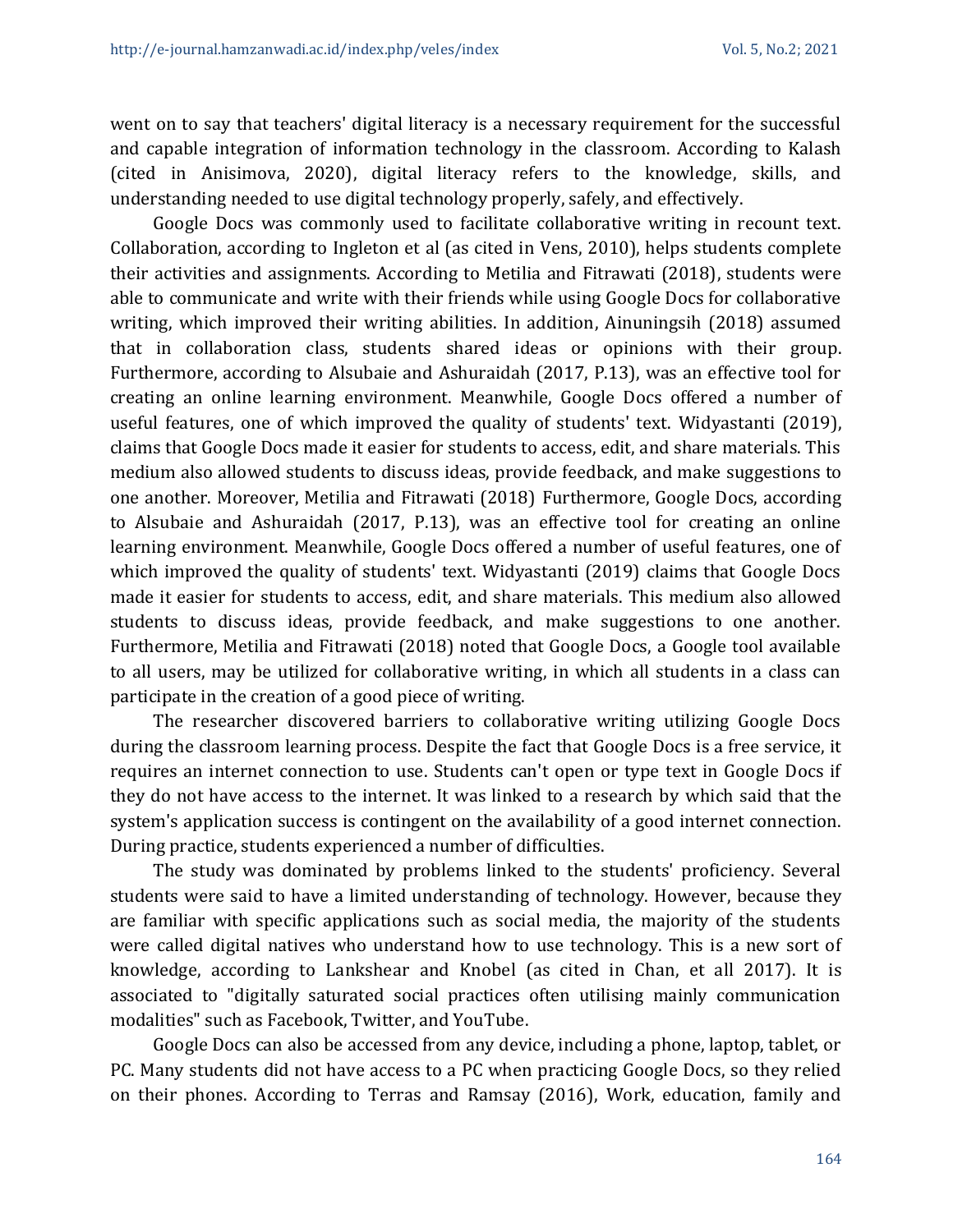social interactions, and ways of communication can all be used with a phone. Furthermore, in order to utilize Google Docs on a phone, students had to first install or download the application. Some students were unable to install the media because their phones would not support it or because their memory was full.

#### **CONCLUSION**

From the perspective of high school students, this study identified the use of Google Docs for collaborative writing. The findings indicated two themes: the benefits of collaborative writing with Google Docs and the problems students face while using Google Docs for collaborative writing. Students' motivation was increased, their familiarity with Google Docs was increased, their digital literacy and awareness was enhanced, their social skills were improved, and their language writing skills were improved as a result of the collaborative use of Google Docs. Some pupils said they were having trouble utilizing Google Docs. Google Docs, on the other hand, was extremely beneficial to pupils in terms of improving their writing skills as well as promoting digital literacy. Teachers are strongly encouraged to use Google Docs in their EFL classrooms, not only for recount text, but also for other resources. The research has pedagogical consequences, such as raising awareness of the necessity of using online tools to improve teaching and learning practices and assessing the relevance of the chosen learning tools for the students and the materials provided.

# **REFERENCES**

Abrams, Z. I. (2019). *Collaborative writing and text quality in Google Docs*. *23*(2), 22–42.

- Ainuningsih, P. A. (2018). *An analysis of 4C skills incorporation in students' teaching practice of English teacher education department UIN Sunan Ampel Surabaya*. Universitas Islam Negri Sunan Ampel Surabaya.
- Alhojailan, M. I., & Ibrahim, M. (2012). Thematic analysis : a critical review of its process and evaluation. *WEI International European AcademicConference Proceedings*, *1*(1), 39– 46.
- Alsubaie, J., & Ashuraidah, A. (2017). Exploring writing individually and collaboratively using Google Docs in EFL contexts. *English Language Teaching*, *10*(10), 10.
- Anisimova, E. S. (2020). Digital literacy of future preschool teachers. *Journal of Social Studies Education Research*, *11*(1), 230–253.
- Ariyanti. (2016). The teaching of EFL writing in Indonesia. *Dinamika Ilmu*, *16*(2), 263. https://doi.org/10.21093/di.v16i2.274
- Azmina, B., Solihah, M., & Guritno, A. (2017). The University Students ' Perception of Online Examination Using Google Form. *Britania*, *1*(1), 120–135.
- Braun, V., Clarke, V., Hayfield, N., & Terry, G. (2019). *Thematic analysis BT - handbook of research methods in health social sciences*.
- Chan, B. S. K., Churchill, D., & Chiu, T. K. F. (2017). Digital Literacy Learning In Higher